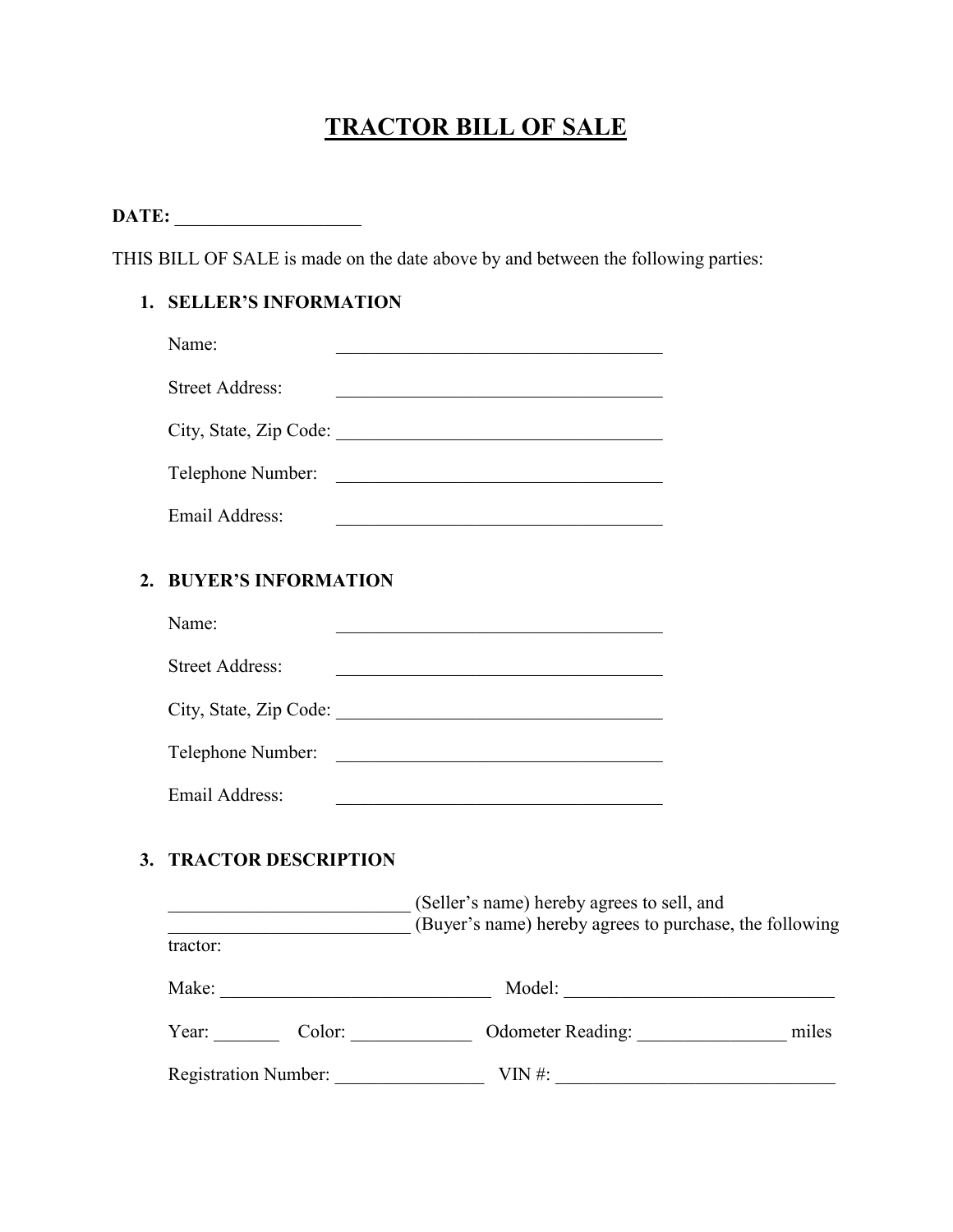#### **4. PURCHASE DATE, PURCHASE PRICE AND METHOD**

 The tractor identified in Paragraph 3 above shall be sold on the following date:  $\frac{1}{20}$  (the "purchase date").

The total purchase price of the tractor shall be: \$ U.S. Dollars, to be paid:

 $\Box$  All at once on the above purchase date, when the purchase price shall be delivered to the Seller by Buyer, and the Seller will deliver the tractor to the Buyer.

□ With a deposit made in the amount of \$\_\_\_\_\_\_\_\_\_\_\_\_\_\_ on \_\_\_\_\_\_\_\_\_\_\_\_\_, 20\_\_ (date), and the balance to be paid in full on  $\qquad \qquad 20 \qquad$  (date).

 $\Box$  As a gift with no consideration paid.

The purchase price shall be paid by (select one):

□ Cash □ Check (check #: \_\_\_\_\_\_ ) □ Cashier's check □ Money Order

Taxes:

 $\Box$  All applicable taxes (state, local, municipal taxes, and/or sales taxes) are included in the purchase price.

 $\Box$  Taxes are not included in the purchase price.

### **5. MISCELLANEOUS PROVISIONS**

 The Seller confirms that he/she is the owner of the tractor described in Paragraph 3 with the right to sell it to the Buyer for the purchase price and method listed in Paragraph 4, that there are no liens or encumbrances on such tractor, and certifies that the information provided in this Bill of Sale is true, accurate, and complete to the best of his/her knowledge.

 sold by the Seller, and purchased by the Buyer, on an "as is" basis and in an "as is" described property. The Buyer accepts all liability for the tractor as of the date of sale. The Buyer and the Seller agree that the property described in Paragraph 3 above shall be condition, with no express or implied guarantees or warranties regarding the above-

 This Bill of Sale constitutes the only agreement between the Buyer and the Seller, and all other agreements, whether express or implied, shall have no force and effect except as stated in this agreement.

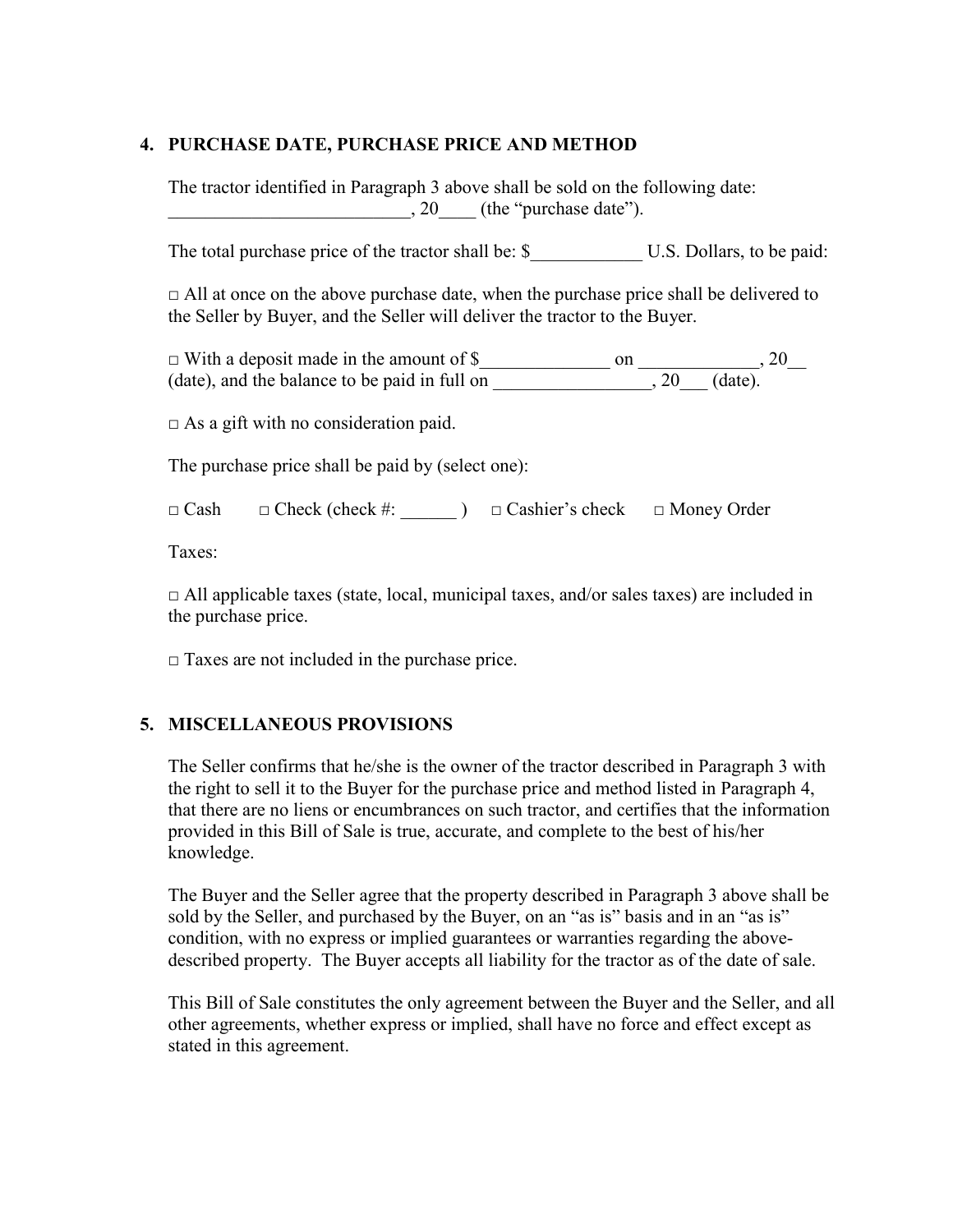# **6. SIGNATURES**

| Seller's Signature: | Date: $\_\_\_\_$ , 20     |
|---------------------|---------------------------|
| Printed Name:       |                           |
| Buyer's Signature:  | Date: $\_\_\_\_$ , 20     |
| Printed Name:       |                           |
|                     | Date: $\_\_\_\_$ , 20     |
| Printed Name:       |                           |
|                     | Date: $\qquad \qquad .20$ |
| Printed Name:       |                           |

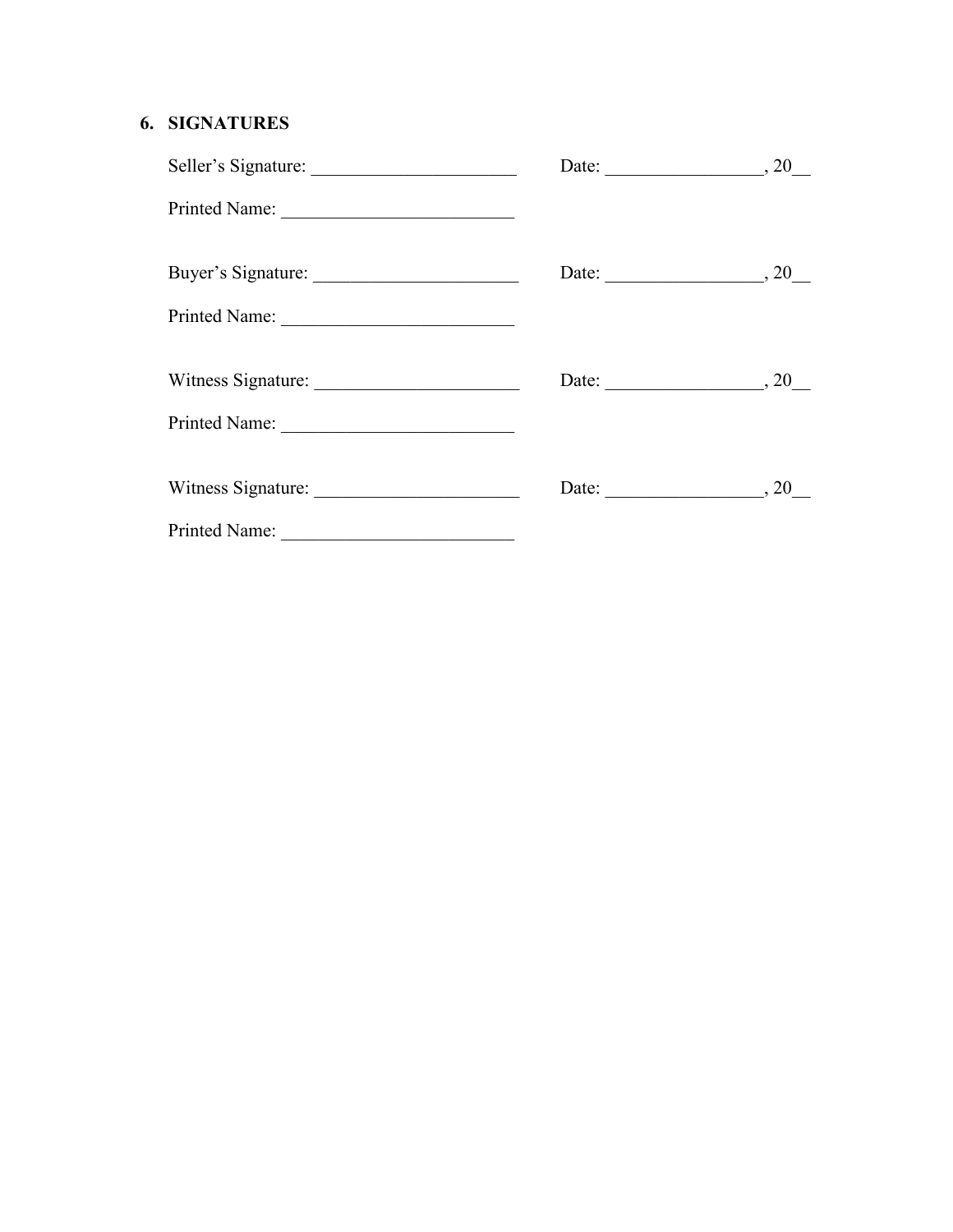#### ACKNOWLEDGMENT

### A notary public or other officer completing this certificate verifies only the identity of the individual who signed the document to which this certificate is attached, and not the truthfulness, accuracy, or validity of that document.

| <b>STATE OF</b>  |           |
|------------------|-----------|
|                  | <b>SS</b> |
| <b>COUNTY OF</b> |           |

On \_\_\_\_\_\_\_\_\_\_\_\_\_\_\_\_\_\_\_\_\_\_\_\_\_ before me, \_\_\_\_\_\_\_\_\_\_\_\_\_\_\_\_\_\_\_\_\_\_\_\_\_\_\_\_\_\_\_\_\_\_\_\_\_\_,

(insert name and title of the officer) personally appeared **\_\_\_\_\_\_\_\_\_\_\_\_\_\_\_\_\_\_\_\_\_\_\_\_\_\_\_\_\_\_\_\_\_\_\_\_\_\_\_**, who proved to me on the basis of satisfactory evidence to be the person(s) whose name(s) is/are subscribed to the within instrument and acknowledged to me that he/she/they executed the same in his/her/their authorized capacity(ies), and that by his/her/their signature(s) on the instrument the person(s), or the entity upon behalf of which the person(s) acted, executed the instrument.

I certify under PENALTY OF PERJURY under the laws of the State of that the foregoing paragraph is true and correct.

WITNESS my hand and official seal.

| Signature |  | (scal) |
|-----------|--|--------|
|-----------|--|--------|